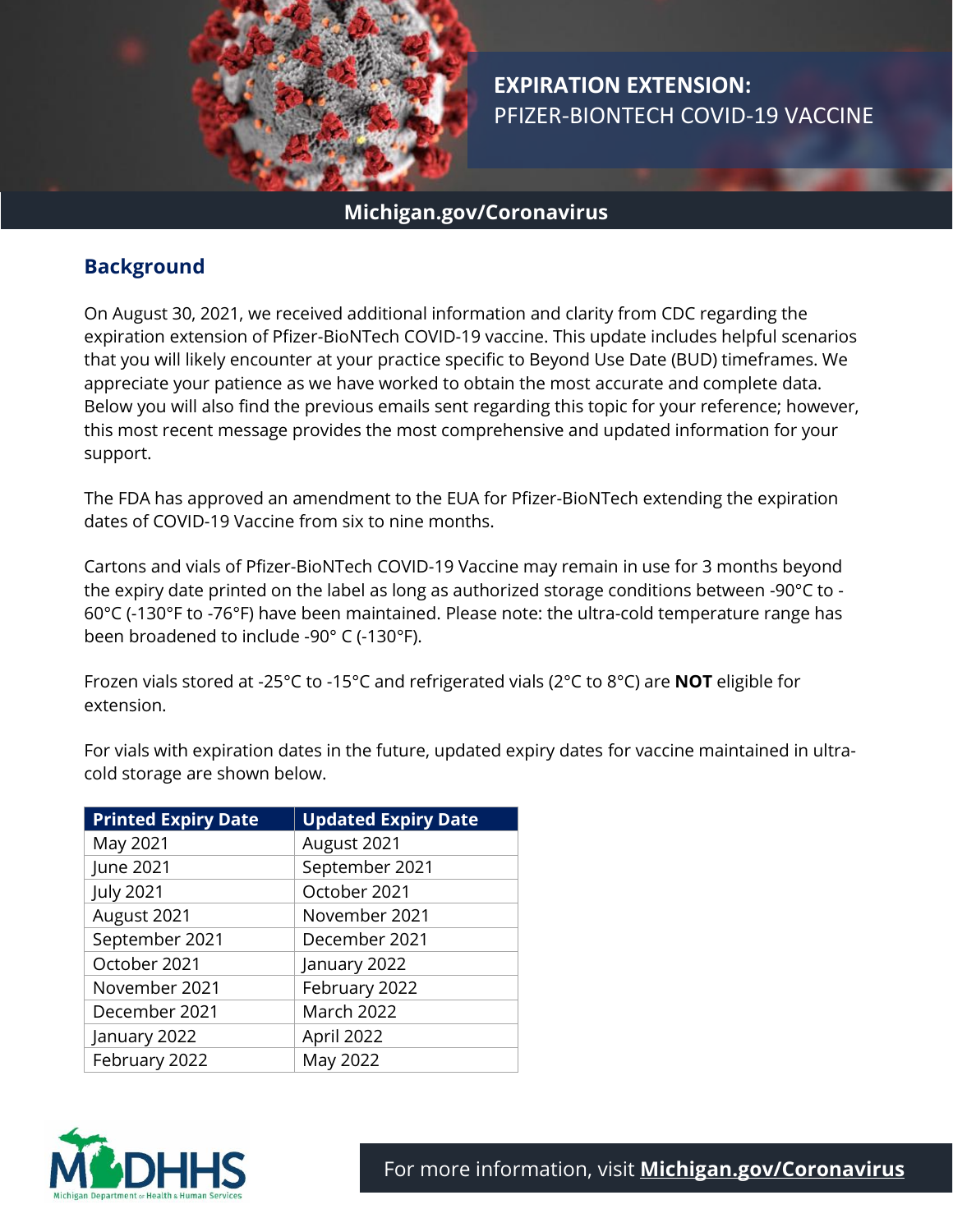In addition, per FDA's concurrence letter to Pfizer-BioNTech, the shelf-life extension from 6 months to 9 months when stored at -90°C to -60°C is also applicable to batches that might have expired prior to the issuance of this concurrence letter provided they have been stored at -90°C to  $-60^{\circ}$ C.

No changes have been made to the vaccine itself to enable extension of expiry dating. This change is based on stability data generated on batches manufactured over approximately the past nine months of COVID-19 vaccine development, from the batches that supplied early clinical trials through the commercial scale batches currently in production.

Currently available vaccine will not have an updated NCD. Please refer to the **MDHHS EUA Fact** [Sheet](https://www.michigan.gov/documents/mdhhs/Pfizer_EUA_for_Healthcare_Provider_5.19.2010_725969_7.pdf) for additional information. You can also locate information on Pfizer storage and handling may at [Administration Overview for Pfizer-BioNTech COVID-19 Vaccine |](https://www.cdc.gov/vaccines/covid-19/info-by-product/pfizer/index.html) CDC.

## **BUD Case Scenarios: Pfizer-BioNTech COVID-19 Vaccine Expiration Extension**

With the Pfizer-BioNTech COVID-19 Vaccine expiration date extension, there have been a number of questions about how this might impact beyond-use date. Below are a few case scenarios you might encounter.

To prevent vaccine from inadvertently being discarded, providers should ensure the new expiration date is indicated, i.e., label the tray or post on the unit.

- Case scenario #1: You move a vial of Pfizer vaccine from freezer storage to the refrigerator on August 15. It is marked with the expiration date of August 2021 (August 31, 2021). Can you store this vaccine for the full 31 days allowed for refrigeration storage, or do you need to administer it by August 31, 2021?
	- o **Yes, you can store this vaccine vial for the full 31 days (i.e., through September 15, 2021). The recent expiration date extension changes the expiration date to November 2021. The BUD replaces the manufacturer's expiration date (now November/2021) and should be noted on the label along with the initials of the person making the calculation.**
- Case scenario #2: You move a vial of Pfizer vaccine from ultracold storage to the freezer on August 23. It is marked with the expiration date of August 2021 (August 31, 2021). Can you store this vaccine for the full 2 weeks allowed in the freezer? After that time, can you still move it to the refrigerator and store for an additional 31 days?
	- o **Yes, you can store this vaccine vial for the full 2 weeks in the freezer (through September 6, 2021), move it to the refrigerator, and store for an additional 31 days (October 7, 2021). The recent expiration date extension changes the expiration date to November 2021. The BUD replaces the manufacturer's expiration date (now November 2021) and should be noted on the label along with the initials of the person making the calculation.**